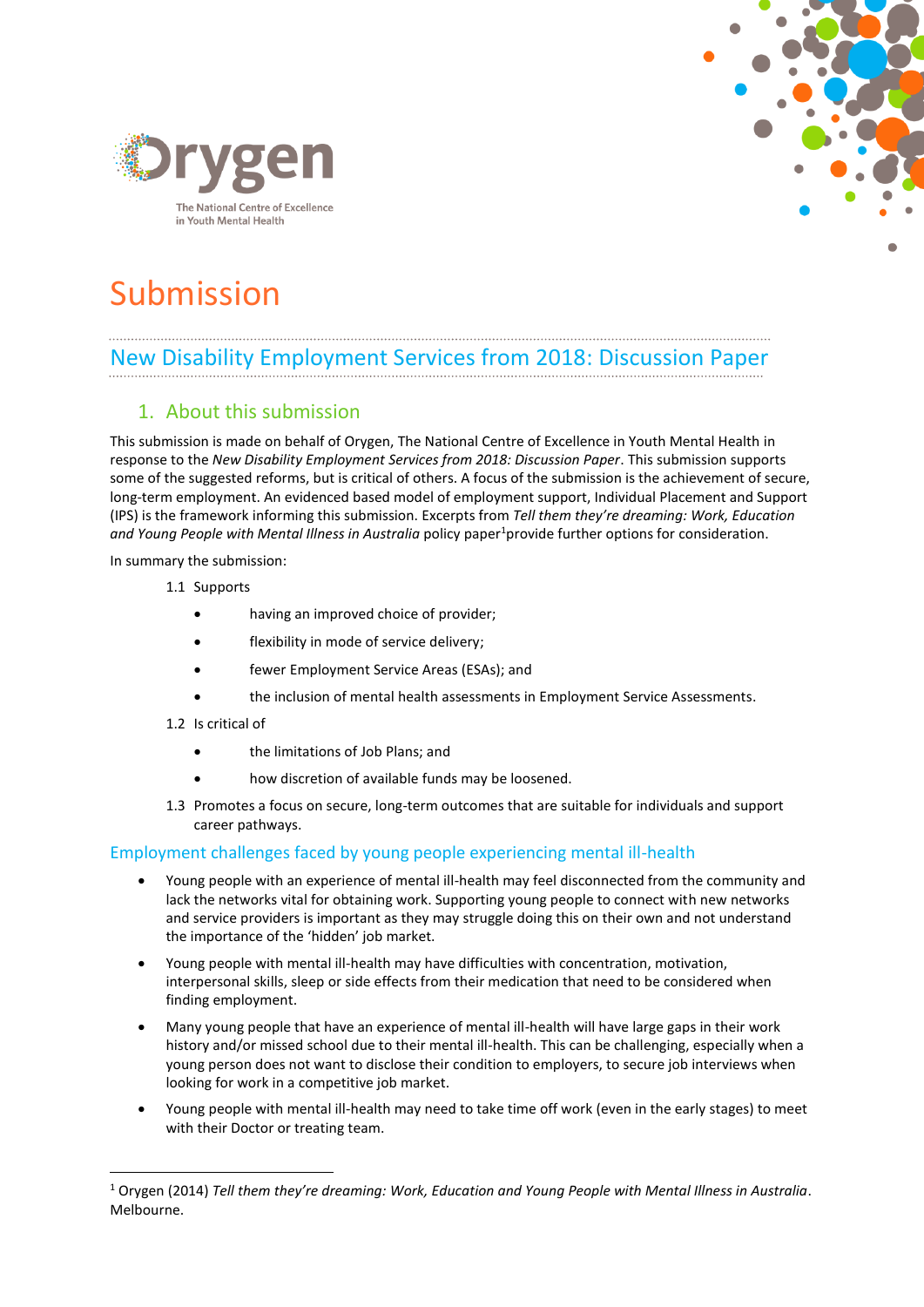Young people generally have less work experience, even more so for young people that have had to take time out of work/school for treatment of a mental health condition. This can result in lack of referees essential to gain employment.

#### Individual Placement and Support model

A defined form of supported employment for people with mental ill-health, the IPS model is an effective vocational intervention. IPS involves the incorporation of a vocational specialist in a mental health service team to ensure that vocational issues are a vital part of the care planning process<sup>2</sup>. This model has been extensively researched in populations of people who experience chronic episodes of severe mental ill-health in over a dozen randomised controlled trials. It's demonstrated to be a superior form of employment intervention as compared with traditional vocational services and other forms of standard care<sup>3</sup>. IPS has eight key principles, described below<sup>4</sup>.

#### *Individual Placement and Support principles*

- Each person with mental ill-health who wants to work is eligible for IPS.
- Services are integrated within the mental health service.
- Competitive employment is a focused outcome.
- Individualised benefits counselling is provided (e.g. Newstart, Youth Allowance or Disability Support Pension counselling is provided so that if a young person gets a job, they know how their income will affect payments).
- Rapid job search.

 $\overline{a}$ 

- IPS vocational specialists develop relationships with employers based on the person's work preference.
- Vocational support is continuous.
- Each person's preferences are honoured.

To maximise the potential for success the IPS model needs to be performed with high fidelity to the principles of the model. The IPS model shares the goals of Disability Employment Services and is an appropriate model for supporting chronic populations into employment and has been adapted by Orygen for young people with experiences of mental ill-health.

# 2. About Orygen – The National Centre of Excellence in Youth Mental Health

Orygen, The National Centre of Excellence in Youth Mental Health is the world's leading research and knowledge translation organisation focusing on mental ill-health in young people. The organisation has a translational research capacity spanning discovery, novel treatments, clinical, health services, health economics and practice improvement research. This capacity is further enhanced by the organisation's role in running clinical services (four headspace centres), supporting the professional development of the youth mental health workforce and providing policy advice to the Commonwealth Government relating to young people's mental health.

Orygen's current research strengths include early psychosis, personality disorders, functional recovery and neurobiology. Other areas of notable research activity include emerging mental disorders, mood disorders, online interventions and suicide prevention. Priority research areas for further development include disengaged and vulnerable young people, addiction and eating disorders.

Orygen's work has created a new, more positive approach to the prevention and treatment of mental disorders, and has developed new models of care for young people with emerging disorders. This work has

<http://www.dartmouth.edu/~ips2/resources/12-ips-evidence-10-23.pdf>

<sup>2</sup> Dudley, R., Nicholson, M., Stott, P. and Spoors, G., (2013). "Improving vocational outcomes of service users in an Early Intervention in Psychosis service". *Early Intervention in Psychiatry* 8(1), pp.98-102.

 $3$  Bond, G. (2012, October 23, 2012). "Evidence for the effectiveness of the individual placement and support model of supported employment." Retrieved 14 December 2016, from

<sup>4</sup> Dartmouth IPS Supported Employment Centre (2010). "Core Principles of IPS Supported Employment." Retrieved 14 December 2016, from<http://www.dartmouth.edu/~ips/page29/page31/page31.html>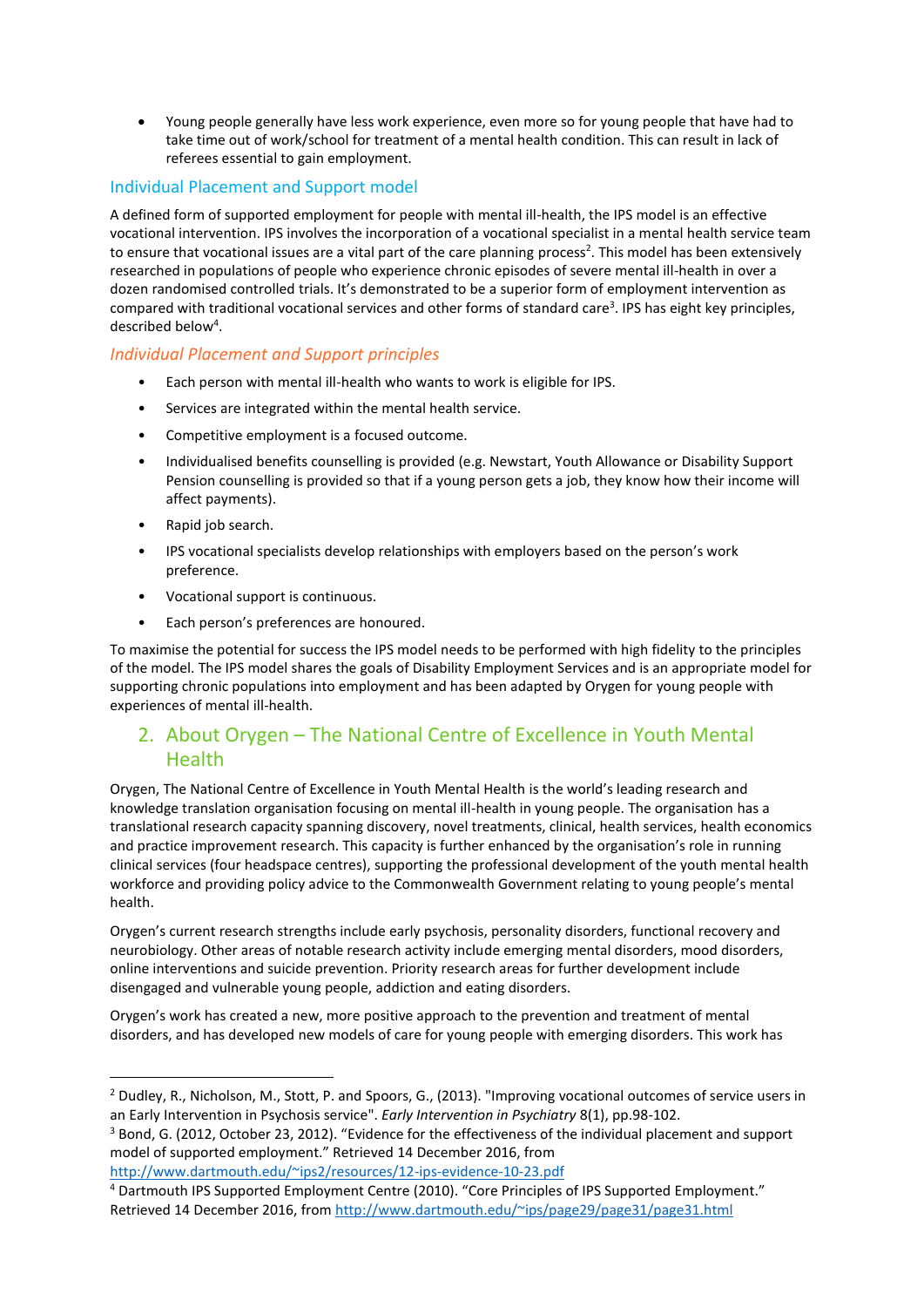been translated into a worldwide shift in services and treatments to include a primary focus on getting well and staying well, and health care models that include partnership with young people and families.

Orygen is a not-for-profit company limited by guarantee. It is a charitable entity with Deductible Gift Recipient Status and is an approved research institute. The Company has three Members: the Colonial Foundation, The University of Melbourne and Melbourne Health.

#### 3. Submission

#### 3.1 Positive options

The discussion paper includes some positive steps to improve the services provided to young people to find secure, long-term employment. These improvements relate to the individual and to system design.

#### *Improved choice*

The challenge presented to a service provider by an individual's circumstances should not see them deprioritised in favour of others who appear relatively easier to place in work. Improving the choice an individual has in choosing a provider with better or more suitable services would encourage service providers to improve the types and level of support provided.

**Discussion Point 1.3** What should be the basis of referral by Centrelink for participants who do not choose a provider?

Should an individual not choose a provider the basis for referral by Centrelink should include the:

- 1. specialisation of a service aligning with the a young person's requirements,
- 2. location of the service to maximise access, and
- 3. performance of the service in general and in relation to successfully placing young people with similar requirements in work.

#### *Flexibility in mode of service delivery*

Greater flexibility in the mode of service delivery used is supported, where it is selected in the interest of the individual.

**Discussion Point 2.2** How often should participants and providers be required to meet, either face-toface or by other means?

Meetings between participants and providers should be determined on a needs basis not a standard model. Purposeful meetings would encourage participation. Technology is an option for providing greater flexibility but does not replace in-person support. An online model is being developed by Orygen that would provide greater flexibility and enhance the experience of young people.

#### *Fewer Employment Service Areas*

Fewer ESAs would help ensure the reach of targeted services and programs, such as IPS. A policy of having at least one service provider in each ESA that provides IPS would increase the availability and equity of service choice for young people with experiences of mental ill-health looking for work.

#### **Discussion Point 9.1** Should there be ESAs, if so, how many ESAs should there be?

Thirty one ESAs overlayed Primary Health Network areas to improve connections between health and social services for young people. The principles of the IPS model include the integration of employment services within the mental health service. The integration of youth services aligns with the *Australian Government Response to Contributing Lives, Thriving Communities – Review of Mental Health Programmes and Services* and outlined role for Primary Health Networks.

#### *Role of mental health assessments*

Assessing the requirements of an individual with a specific disability requires specialist skills. Employment service providers should have systems for accepting assessments and recommendations from mental health services in the development of support for young people with an experience of mental ill-health. Evidence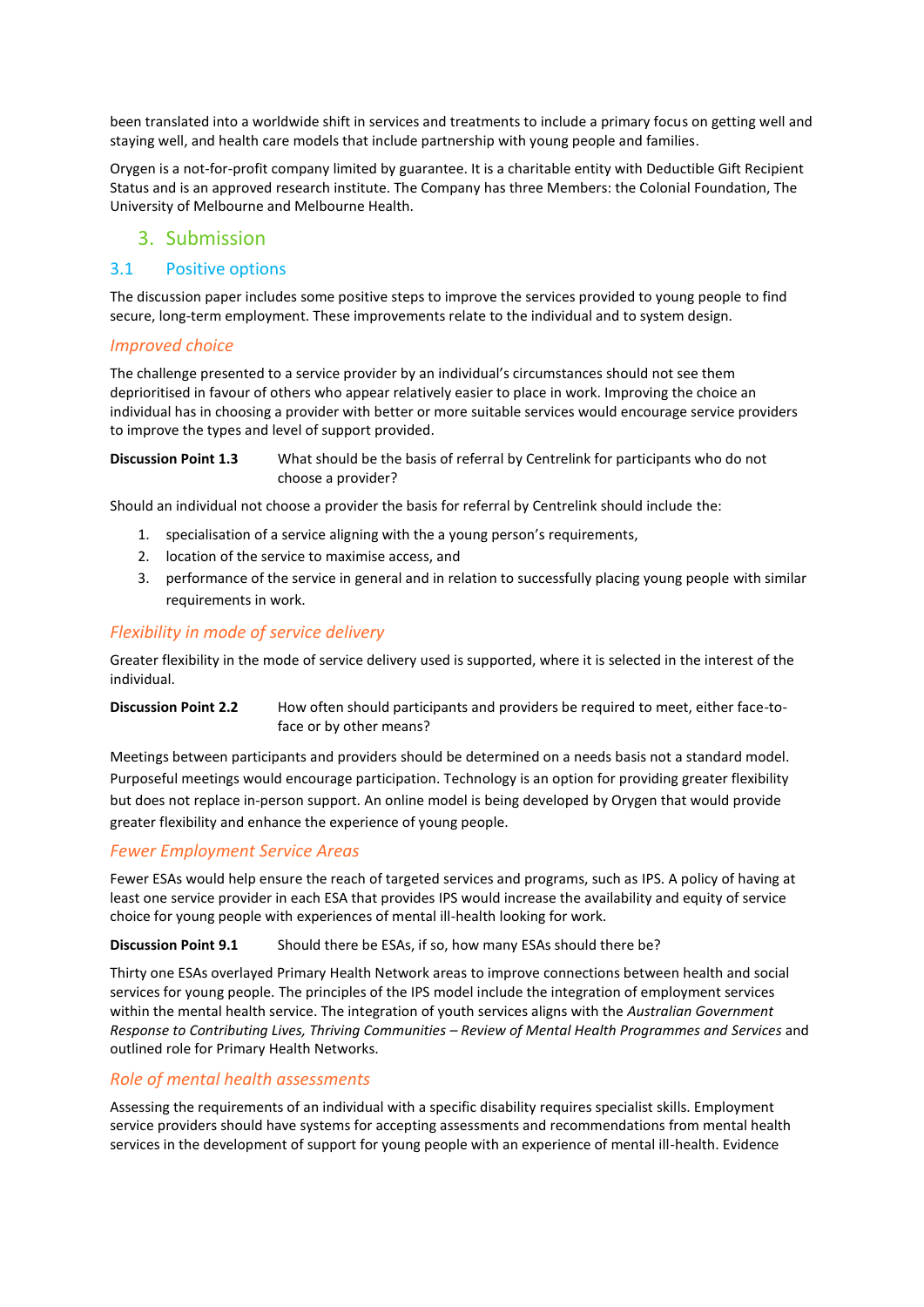shows the mandatory job capacity assessment system could be misclassifying up to 30 percent of people with psychotic disorders by underestimating their assistance needs<sup>5</sup>.

#### **Discussion Point 17.2b** Should ESAts be developed and extended to provide more and better information on which providers could base their assistance, with less need to perform their own assessments?

Employment Service Assessments should incorporate mental health assessments to remove replication and extra burdens being placed on participants.

#### *Tell them they're dreaming*

Introduce a scale such as the Personal and Social Performance Scale for assessment of mental health conditions and streamline employment services assessment procedures for people with mental ill-health already on the Disability Support Pension. This category of people should be encouraged to access employment services through the DES system and should not be allocated a prescribed hourly benchmark or face lengthy delays caused by assessment procedures.

### 3.2 Caution needed

The discussion paper includes some suggestions that will likely limit the level of service and potential benefits for young people with mental ill-health. Caution is needed in settling for a service that does not meet the needs of the young people it is intended for.

#### *Job plans*

Job Plans are identified in the discussion paper as a means of individualising the support and differentiating the service provided. The potential of Job Plans are limited by the basic, pre-set options use to produce them. An online process does not provide sufficient curating to design a tailored Job Plan for an individual. Professional career practitioners are needed to meet with a young person to develop a personalised Job Plan. This level of support would provide constructive Job Plans and serve to engage young people in the process of finding work.

**Discussion Point 3.1** Should Job Plans have minimum requirements beyond what is necessary for mutual obligation requirements? Or should this be determined between each participant and their provider?

Job plans should be agreed between participant and provider based on a planning process involving a professional career practitioners. Using positive language such as 'agreement' rather than 'mutual obligation' would be more constructive.

#### *Discretion over funds*

There is limited funds available for each person that needs to be maximised in support of successfully placing a participant in work. Any increase in discretion over how money is spent should be determined by the ability to make informed choices. Not all participants are aware of the best providers for training to support the objective of finding them work.

**Discussion Point 5.4** What restrictions should apply to the use of the funds by participants?

Training courses should be recommended and funded by the agency with a system of verification in place to ensure the course is the best fit available in line with career goals, performance of training provider and job outlook.

#### 3.3 Sustained outcomes

 $\overline{a}$ 

Placing participants in employment is a minimum outcome of employment services. The objective should be finding a person secure, long-term employment that provides a career pathway. This difference is a driver behind individual placement approaches that focus on the individual and the suitability of an employment placement.

<sup>5</sup> Waghorn et al, (2012). "'Earning and learning' in those with psychotic disorders: The second Australian national survey of psychosis". *Australian and New Zealand Journal of Psychiatry* 46(8), pp.774-785.